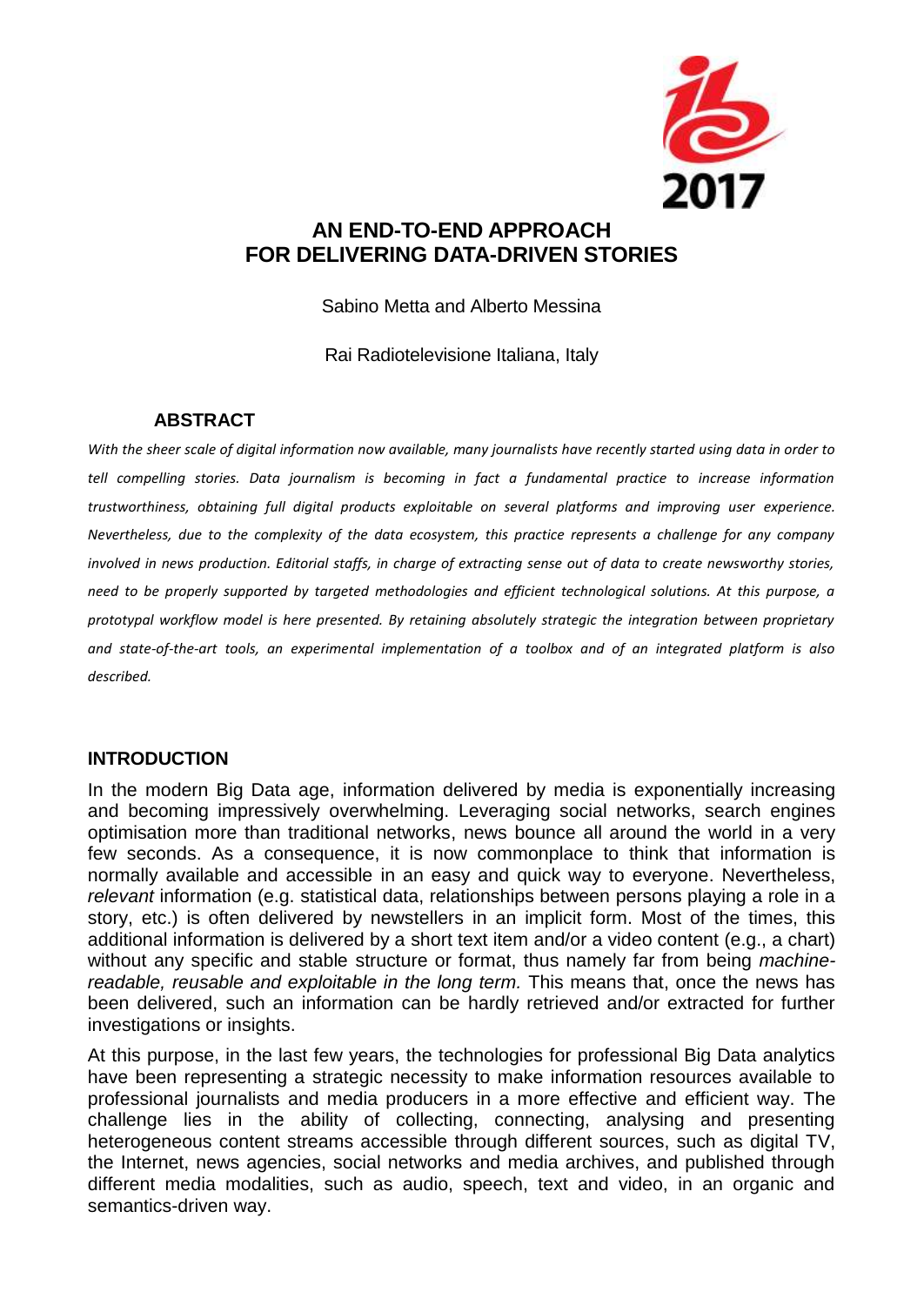

Since a few years, the sheer scale of digital information and technologies available has enabled new forms of production. In fact, many journalists have started using data in order to tell compelling stories. This relatively new practice, also called Data Driven Journalism (DDJ), is becoming a fundamental ingredient in order to increase information trustworthiness, obtaining full digital products exploitable on several platforms and finally improving user experience.

But together with the enthusiasm and the promising potentialities, this practice raises important management issues. From a media company perspective, especially for a public broadcaster, this innovative form of journalism can have a disruptive impact on the existing workflow, in terms of enhancement of the skills of its own employees and of the technological innovation needed. Obviously, a smart management should also take into account the business model continuously in evolution. Recently, a *Global Data Journalism survey<sup>1</sup>* has been launched in order to study into the current state of DDJ. Over 200 people responded, from 40 countries worldwide, including many from outside traditional newsrooms, including consultants, PR professionals entrepreneurs and academics. It should be noticed that broadcasters employed the smallest number (10%).

This paper reports about RAI's recently started experimental activity aimed at identifying an end-to-end workflow for delivering data driven stories. Such a workflow includes the design, implementation and integration of fundamental components related to the data refining, data analysis, structured and machine-readable story representation, open data management and advanced visualisation. This project defines and implements components and systems for professional information services that address these challenges with a uniform and holistic approach. At the core of the approach there is a set of artificial intelligence techniques and advanced statistical tools to automate tasks such as information extraction and multimedia content analysis targeted at discovering semantic links between resources, providing users with text, graphics and video news organized according to their individual interests. The system allows to define customized search profiles that are automatically and dynamically updated with the relevant contents found in the monitored information sources, which include Web feeds, television channels and specialized circuits such as the Eurovision News Exchange Network (EVN), or legacy archives.

### **RELATED WORKS**

1 1

Recently, production facilities are more and more equipped with professional dashboards which implement complex artificial intelligence algorithms and technologies (AI). These dashboards are aimed at measuring and monitoring the behaviour of users while they are enjoying specific contents thus supporting editorial teams in their decision-making. So, in general, these technologies are intended to automate many of the time-consuming and labour-intensive tasks that are not directly related to the content, thus empowering journalists and programme authors in their work.

https://docs.google.com/forms/d/e/1FAIpQLSe\_FVQdaMG6AU4oi\_Z4LWHdcUE9p8fnHPDjpOVlk2sTVIuKZ w/closedform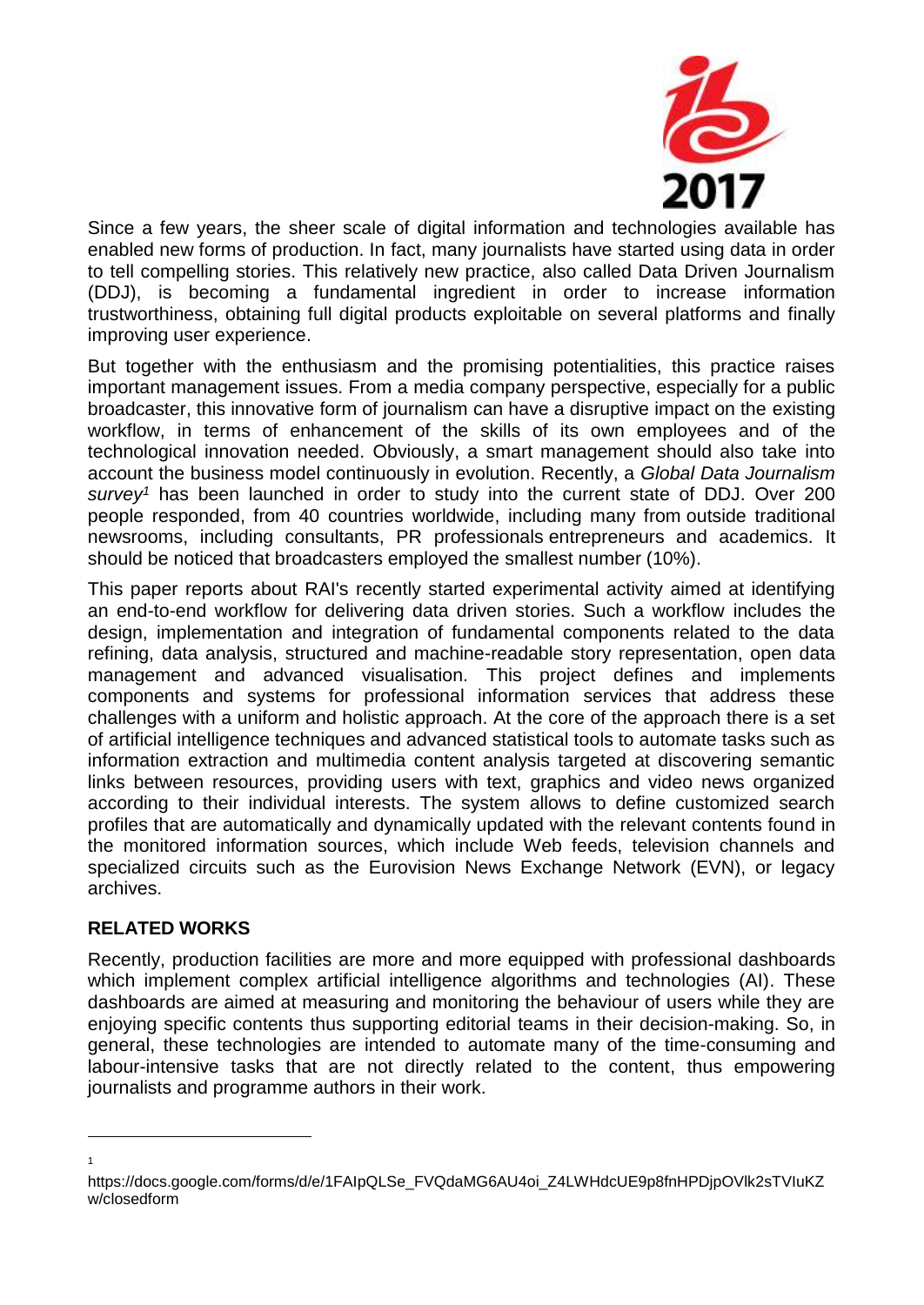

The usage of IT technologies in the newsroom is usually intended to automate and speed up specific processes within the news production chain. Recently, newsrooms started to employ technologies also for analysing generic 'data', namely documents, videos, tables, etc., with the purpose of creating new stories. In fact, data gathering, analysis and verification is supposed to improve the reliability and completeness of the delivered information. Clearly, data availability allows for creating visualisations and (possibly interactive) graphs thus eventually improving the user experience. These are the reasons for which all around the world this approach is getting ever-growing attention and interest even from academic parties (see the master degrees or the courses launched by several international universities, e.g. in Europe the *Máster en Periodismo de Investigación, Datos y Visualización* launched by the University Rey Juan Carlos of Madrid and the *ProfCert Data Journalism* launched by the University of Dublin UCD). In addition, a data-driven approach is a pivotal element within a workflow supporting the production of "full digital" contents. Nevertheless, it is absolutely common to observe an initial strong reticence showed by the editorial staffs in accepting and adopting the usage of technology for these aims. It is clear how it is not just a technology issue but, at the same time, also a cultural issue that need to be faced.

Despite this, in the last few years, the number of newsrooms which are delivering data-driven stories has been continuously increasing. Figure 1 contains a short selection of the main newsrooms.

In order to give an example of data journalism, we can mention *Immigration Reporter<sup>2</sup>* provided by NYT. An interactive map, see Figure 2, is aimed at showing how immigrant settlement has changed in each state over the time. The exact number of resident immigrant populations can be explored by the user. Immigrant populations are organized by colors assigned to each ethnic group. It can be noticed that the most substantial immigrant populations is near the Mexico border, south Florida, and the big cities.

*The New York Times* (NYT)*<sup>3</sup>* has been investing huge amount of resources in integrated technical solutions and aiming from the start to a full digital product. NYT has launched *The Upshot<sup>4</sup>* , a new site featuring a combination of data-driven and explanatory reporting where analysis of the news and data visualisations are mutually combined. *BBC<sup>5</sup>* clearly sees the DDJ as a



Figure 1 – Some important examples of international editors involved in DDJ activities

1

<sup>5</sup> http://www.bbc.com/news

<sup>2</sup> http://www.nytimes.com/interactive/2009/03/10/us/20090310-immigration-explorer.html

<sup>3</sup> https://www.nytimes.com/

<sup>4</sup> https://www.nytimes.com/section/upshot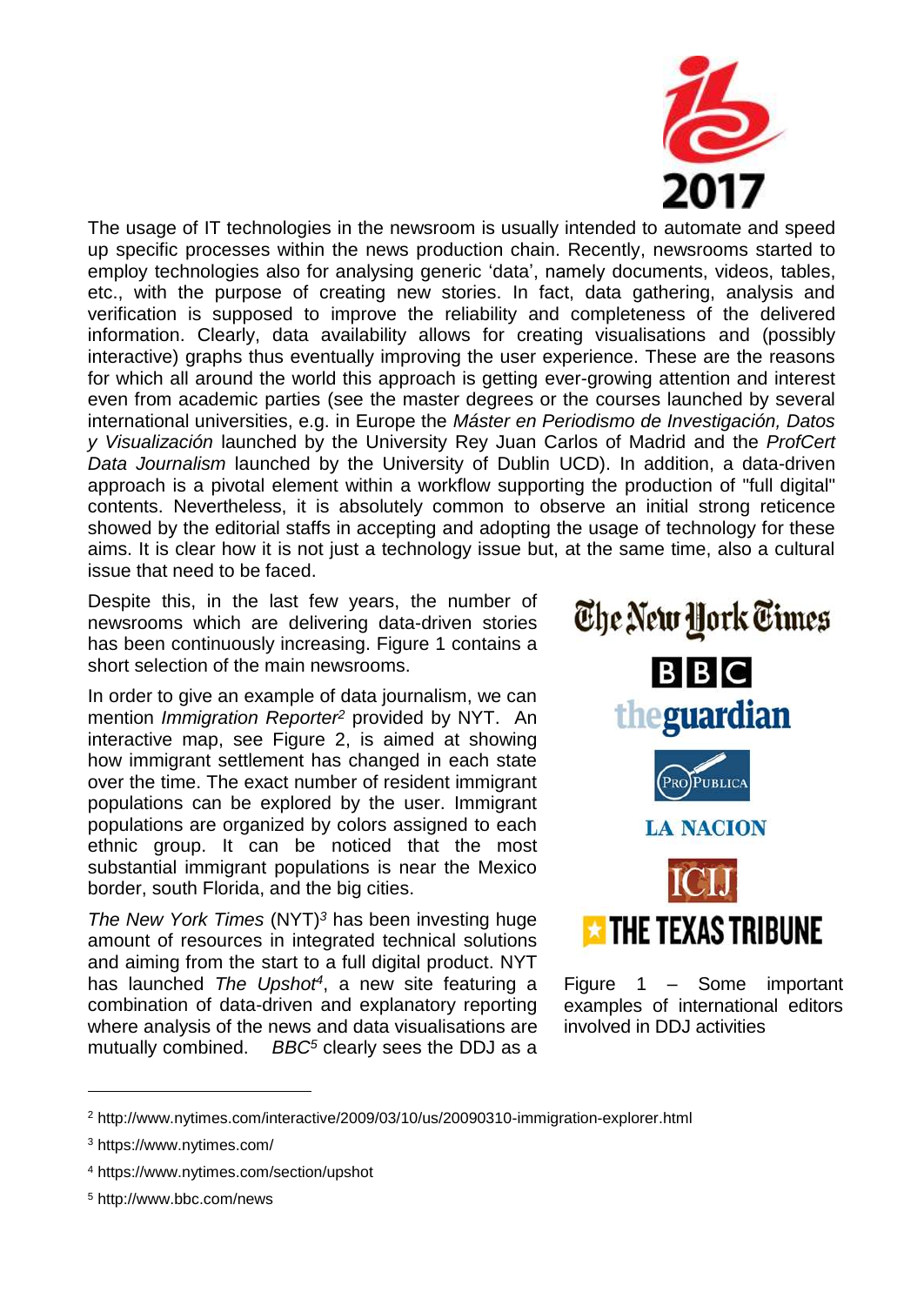

public service. They have focused mostly on visual journalism and on the creation of ad hoc apps. The Guardian<sup>6</sup> is absolutely one of the precursors (probably the first one) of this novel approach to journalism. They continuously work on improving the product quality. One of their most important killing factor is the establishment of perfectly integrated desk where multidisciplinary professional roles (not only journalists but also developers, designers, etc.) collaborate since the start on each new story creation. *ProPublica<sup>7</sup>* stands out for the high technical



Figure 2 – *Immigration Explorer* by NYT. An example of storytelling with data.

competence of its journalists which normally use data as source for the narration. *La Nacion<sup>8</sup>* also experiments Open Source and Open Data Journalism. They have been relying on crowdsourcing for supporting and spreading their projects. At *ICIJ<sup>9</sup>* investigative journalism is produced though data. An important characteristic is represented by their international collaborations (see the "Panama Papers" investigation which recently won the Pulitzer prize) with a rich network of reporters in order to exchange relevant data. In investigative journalism, the workflow and the toolbox are strongly affected by the "threatmodel". Journalists have to select those particular tools they can use by carefully evaluating the dangers and the threats implicated in the specific investigation. Eventually,

1

<sup>6</sup> https://www.theguardian.com/international

<sup>7</sup> https://www.propublica.org/

<sup>8</sup> http://www.lanacion.com.ar/

<sup>9</sup> https://www.icij.org/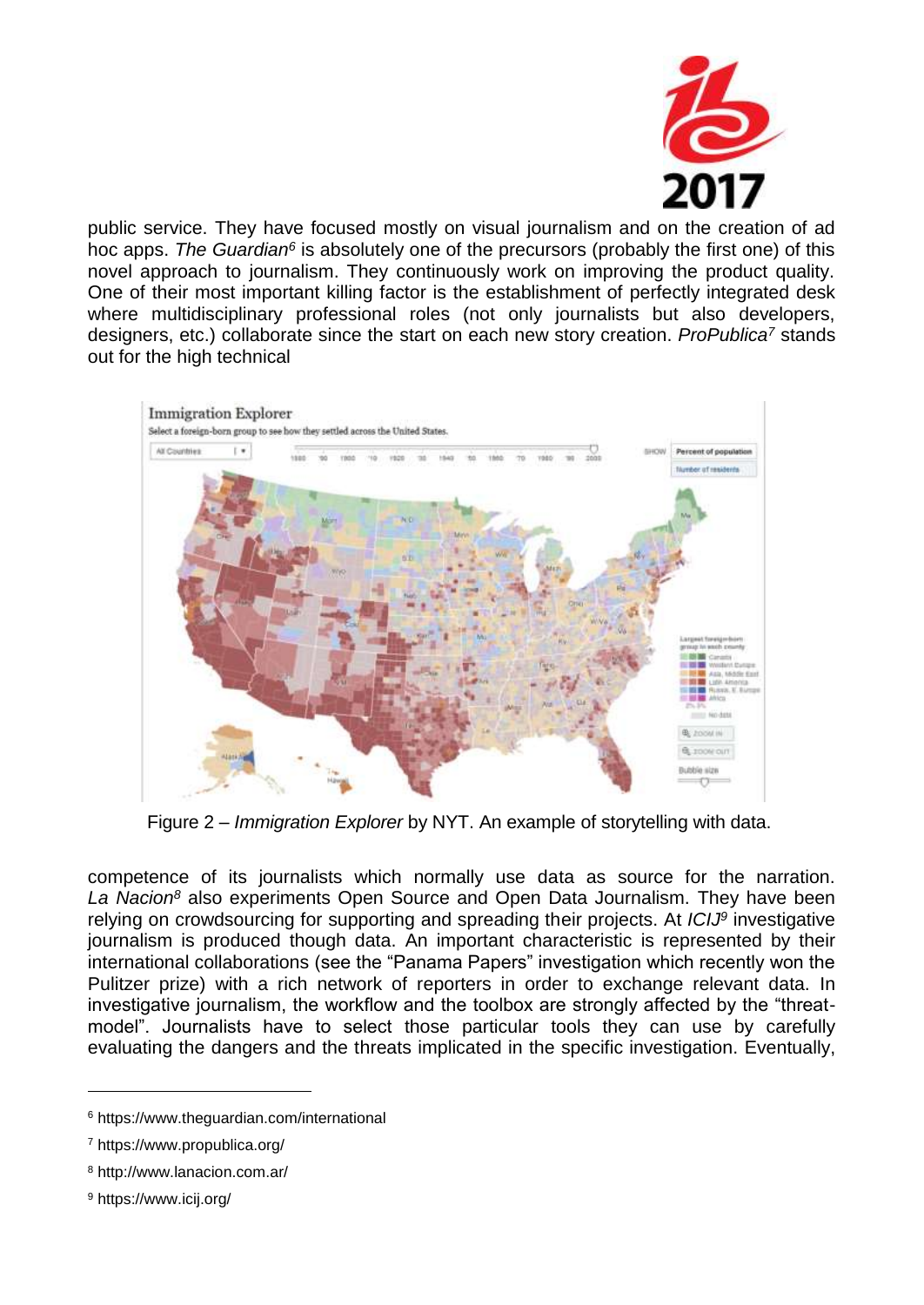

*The Texas Tribune<sup>10</sup>* started producing very local works thus delivering ad hoc news to citizens. Now they are trying to expand to international perspectives. They have been experienced new forms of storytelling by putting data as pivotal element.

These few examples have been gathered and studied to identify the different approaches and objectives among the most important newsrooms. In fact, despite DDJ is a worldwide practice, newsrooms normally don't share a standard workflow neither a well-defined toolbox nor an integrated platform. At this purpose, since the last few months RAI started a methodological and technological project for including DDJ activities in its internal production chain [1,2]. Major details will be provided in the next section.

## **END-TO-END APPROACH**

In this section, a prototypal workflow model for supporting DDJ activities is presented. It is also described the experimental implementation of an integrated platform where proprietary, state-of-the-art and in-house tools are integrated. The project is supposed to improve the quality of the final editorial product and also to optimise the current organizational workflow.

In a DDJ work, we observe how journalists usually do a hectically recursive sequence of actions thus following often a nonlinear and sometimes very complex workflow. Distilling out the core set of actions implied in the delivering of a DDJ work, we can instead identify a 'linear' process flowing from "data" to "publication".

$$
\text{data} \rightarrow \text{analysis} \rightarrow \text{story} \rightarrow \text{publication}
$$

In general, 'data' do not refer uniquely to numbers, but mainly to structured and machinereadable information. In the process of finding the story journalists often need to gather as much as possible information, to share documents, etc. They can rely on several existing tools, e.g. *Google Doc*, *Dropbox Paper<sup>11</sup>* , *Workflowy<sup>12</sup>*, etc. Nevertheless, from a company perspective it is clearly a strategic practice to rely on internal solutions thus avoiding any information leakage issues. By analysing some examples of international best practices we can outline, at least, two main aspects publishers have to deal with. First, it is absolutely necessary to have tools (mostly already available in commercial, open and/or free option) for managing data in terms of retrieval, refining, modelling, analysing and visualising. Then, the newsroom strongly needs an interdisciplinary team where different skills and expertise (not only in journalism but also in programming, math, statistics etc.) are mutually collaborating for delivering the story. One of the key factors is the strong engagement of all the components of the group since the first draft of a story, and not in a later and secondary stage once the story has been already written.

In order to keep the editorial flow as much broad and flexible as possible, at RAI we focused on some fundamental potentialities of data: they can be themselves the origin of news, of a story, or of generic informative content; they can represent an accurate and

1

<sup>10</sup> https://www.texastribune.org/

<sup>11</sup> https://www.dropbox.com/paper

<sup>12</sup> https://workflowy.com/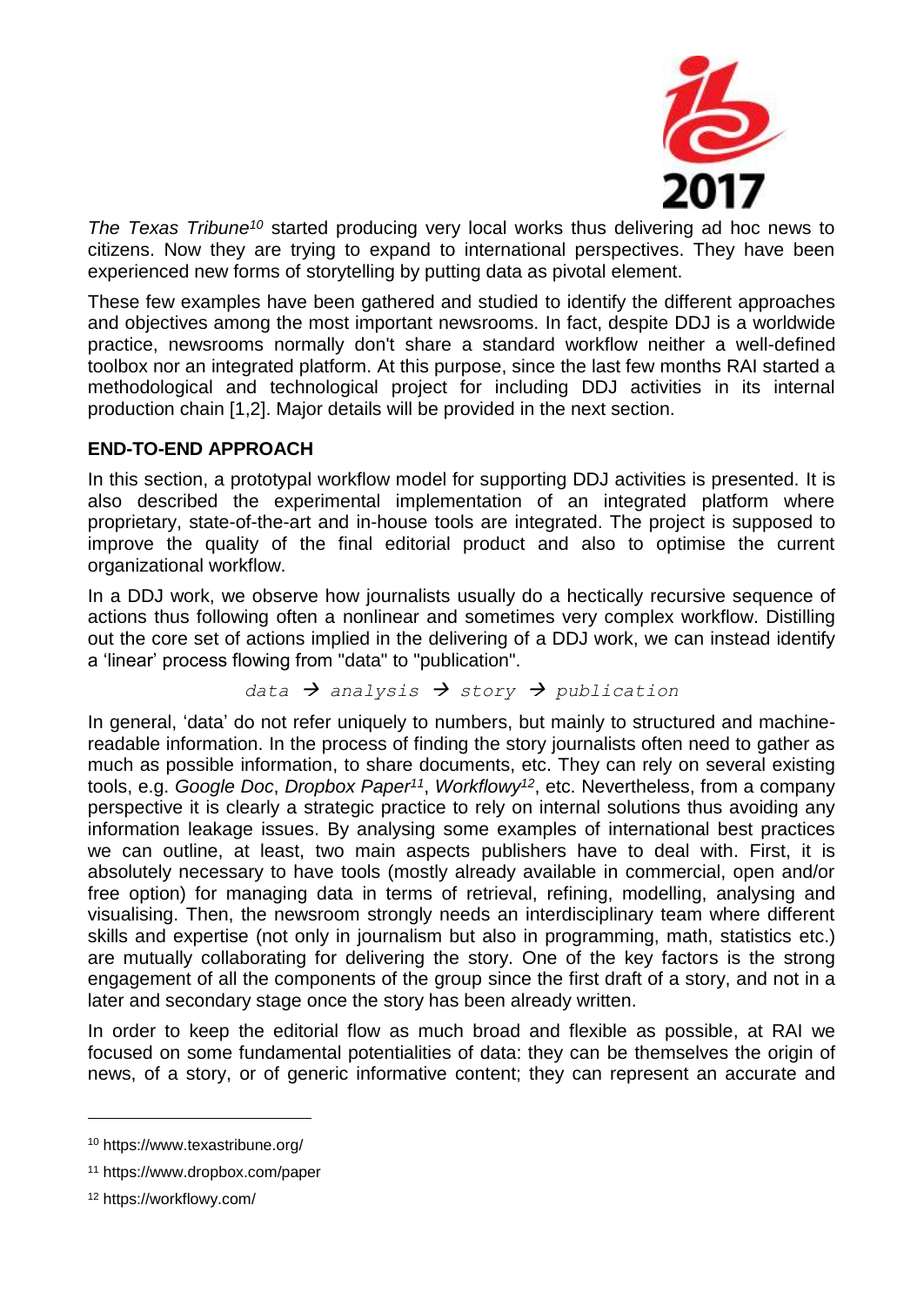

verifiable description of possible semantic aspects inherent a story; they are the fundamental objects of visualisation. According to these conditions, the project is aimed at facing some important aspects of the complex DDJ ecosystem in a stepwise manner. At the current stage the project primarily intends to address *search & retrieval* and *data analysis* problems. Later on, the project will approach the problem of curating and managing the journalistic data-base, i.e. where all relevant metadata associated to analysed data are indexed and shared. Eventually, the project will integrate the overall newsroom workflow in a unique platform. Such a methodological and technological support is aimed at valorising every single story. Leveraging this unique platform, journalists and editorial teams will be able to collaborate together on the story editing adapting it to the target audience they want to reach.

The implied technological aspects involved in the project are summarised in the following list:

- **Semantic Web Technologies,** to support automatic metadata extraction from textual sources. Specific and/or generic *ontologies* (namely the formalizations of concepts and relationships used to describe and represent an area of concern) will be adopted to represent the relevant domains of the journalistic investigations;
- Available **Open Data** (together with Linked Open Data) will be integrated and made available to support the data-driven journalistic work;
- **Data Visualization & Infographics** for the automated production of interactive charts, e.g., visualization of time-series data and/or timed content in the database.
- **(Multiplatform) Content Management System** integration with existing internal CMS for the final publication.

It has to be noticed that the technologies developed and integrated within this project can be reused internally also for other tasks than the journalistic ones.

Figure 3 contains the main methodological and technological components RAI has currently focused on to produce data driven stories.

By using a concept mapping tool (e.g. **Freemind**), the editorial team can conceptualize and model relevant information referred to a specific story. Leveraging the same integrated platform, the team can access, store and distribute relevant information as open data (**CKAN**). According to specific needs, the team can also rely on an in-



Figure 3 – Architectural overview of RAI project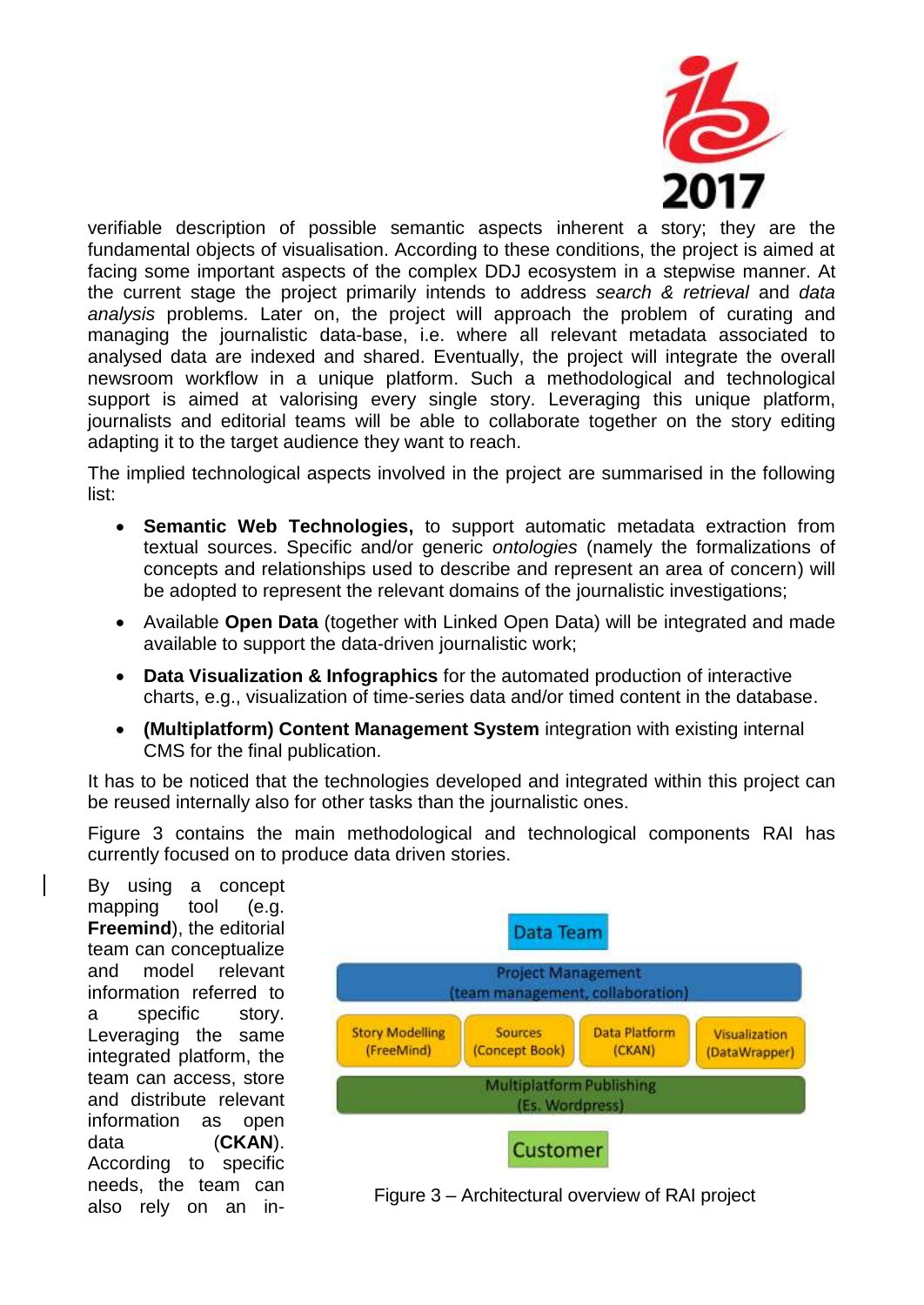

house tool (**Concept Book**) for automating tasks such as information extraction and multimedia content analysis. Then, by using a data visualization platform (e.g., **Datawrapper** *Google* tools/*infogr.am<sup>13</sup>*, etc.) simple charts can be created and embedded in a content management system (e.g., **WordPress**). In this way, the data-driven production chain is supported from the data harvesting up to the publishing stage.

The **Data Team** is a group of people with multidisciplinary skills, journalistic and/or technical. Technical members support journalists in finding/harvesting/processing data and participate to the story creation/curation. On the other hand, journalists set the editorial line, develop the story, assess data relevance. The result is that the synergy and the delegation increase the efficiency In addition, cross-collaboration gives birth to unexpected explorations.

RAI **Concept Book** is a portal for professional information services based on artificial intelligence and advanced statistical tools [3,4,5,6]. These are used to automate tasks such as information extraction and multimedia content analysis (Figure 5). The system allows to define customized search profiles that are automatically and dynamically updated with the relevant contents found in the monitored information sources. Its flexible architecture allows for the addition of further sources (Figure 4).

Comprehensive Knowledge Archive Network, also referred as **CKAN**, is an Open Source platform used by many organizations as a platform for open data publication. RAI uses it as a platform for data journalism production. In fact CKAN allows easy integration with other CKAN-based open data repositories and provides updates of data automatically. Then it is extensible via plugins.

Integrating the aforementioned tools within a unified workflow is absolutely not trivial due to the complex ecosystem of proprietary and commercial software solutions currently adopted by the internal staff. As an example of such integration. the data source sets selected from the RAI Concept Book become plain CKAN datasets. On the other hand, datasets harvested by CKAN are classified and analyzed by RAI Concept Book toolbox.

1

<sup>13</sup> https://infogr.am/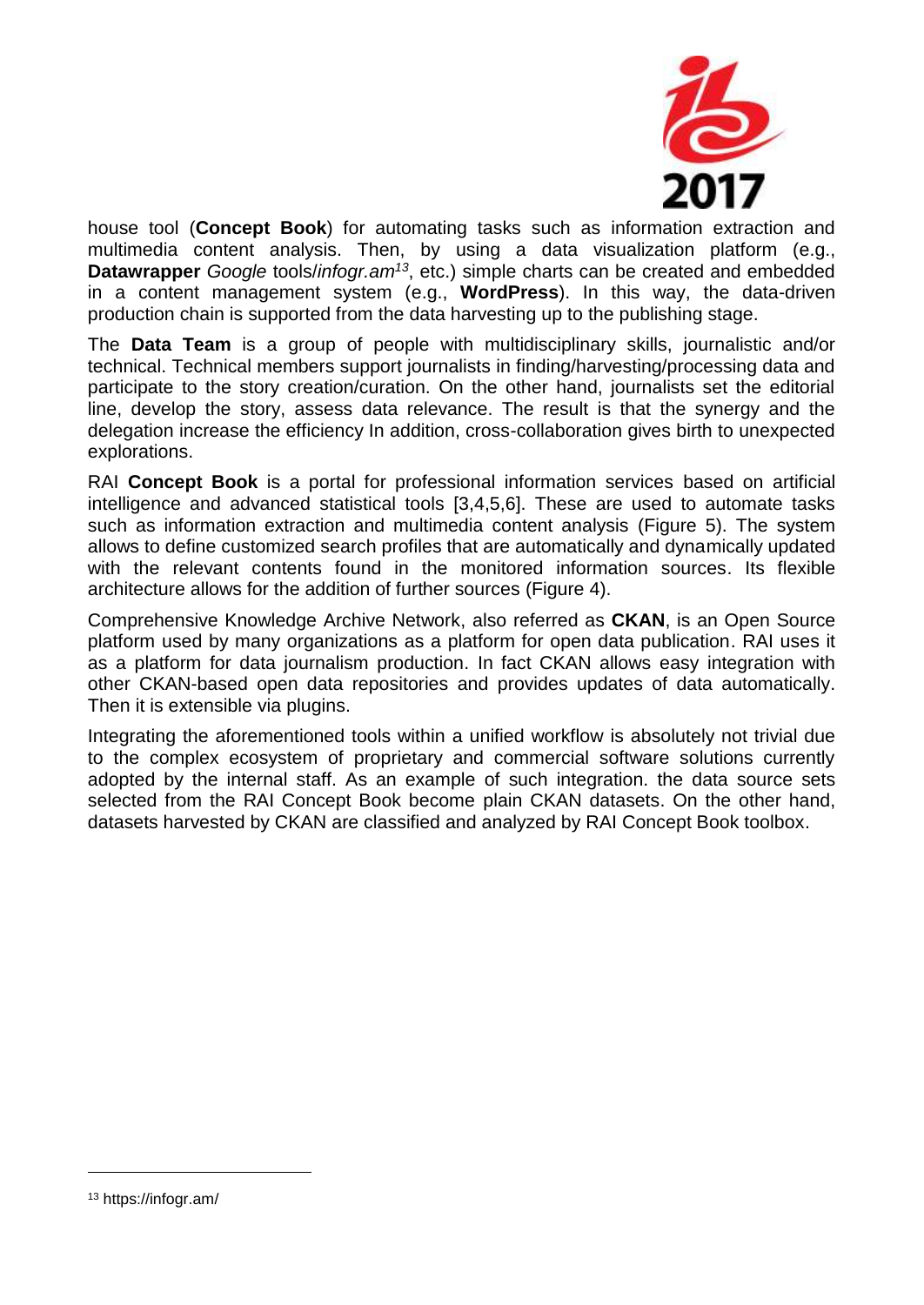

Finally, in order to illustrate the potential of the methodology and the main functionalities of the tools implemented, some sample stories have been created and curated. These stories have been published on the WordPress platform (WP). By installing specific WP plugins it has been possible to include in the story board also charts, tables and timelines previously produced in the described experimental production chain.



Figure 4 – Example of multiple sources integrated in the system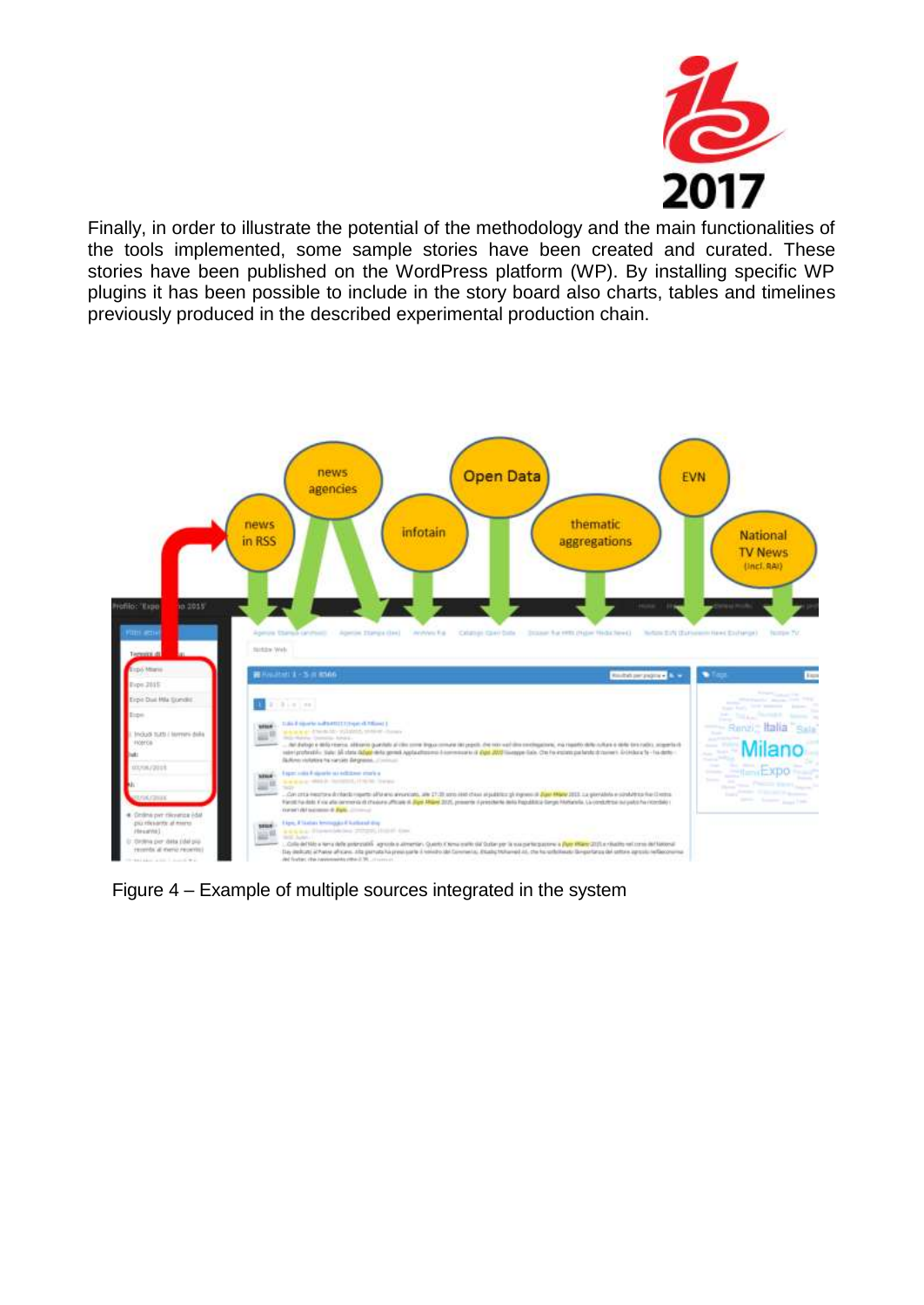



Figure 5 – Example of analysis results performed by Rai Concept Book

### **CONCLUSIONS**

In the last few years Data Driven Journalism (DDJ) has become a fundamental practice to increase information trustworthiness, obtaining full digital products exploitable on several platforms and improving user experience. Nevertheless, due to the complexity of the data ecosystem, this practice represents a challenge for any company involved in news production. At this purpose, RAI started an experimental project aimed at facing some important methodological and technological aspects involved in DDJ activities. A prototypal workflow model has been designed and its implementation started. The work focused on the implementation of a toolbox and of an experimental platform where inhouse software and SotA tools have been integrated. In addition to the technological aspects, the project clearly identified the need of a multidisciplinary team where collaboration is supposed to start since the beginning of the story creation.

RAI is now planning to focus its research efforts on a tighter integration with Semantic Data and Open Data towards more semantic-oriented structuring. Some experimental activities are aimed at exploring the possible strategic role of Visual Search technologies in DDJ. Eventually, in order to increase the user engagement, RAI is going to study enhanced professional dashboard for publishing data driven stories on second screen devices.